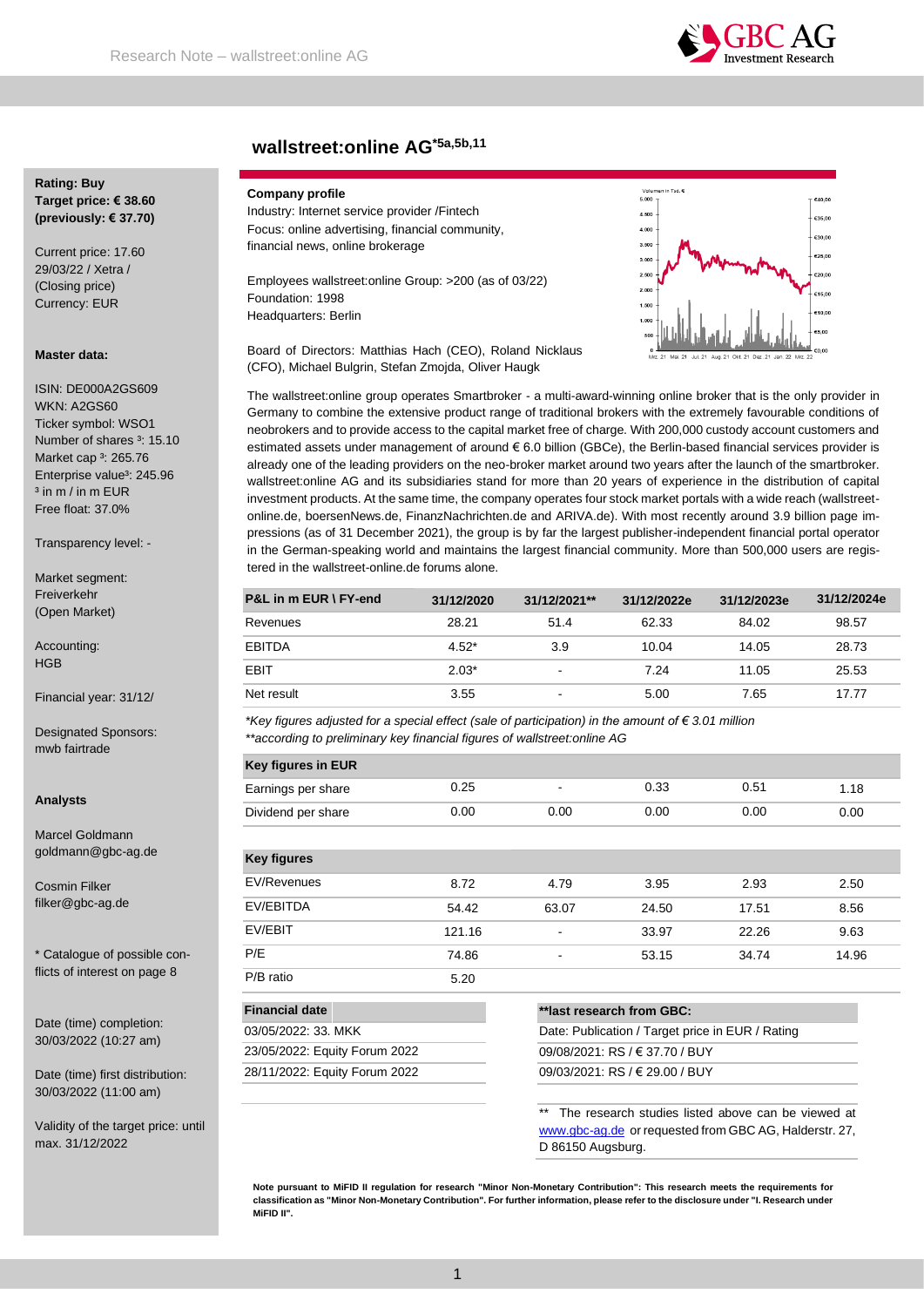

# **FY 2021 closed with jump in revenues and significant expansion of fintech business; planned optimisation of brokerage business model with the help of own smartbroker cloud platform should significantly increase growth rate and earnings power; forecast and price target raised; rating Buy**

# *Business development in the past financial year 2021*

On 07/03/2022, wallstreet:online AG (wallstreet:online) announced its preliminary business figures for the 2021 financial year. According to these, the group continued its dynamic growth course in the past financial year and recorded another record year. Compared to the previous year, revenues jumped by 82.0% to € 51.4 million (previous year:  $€ 28.2$ million).

At the earnings level, EBITDA adjusted for customer acquisition costs of  $\epsilon$  13.1 million for Smartbroker increased by 45.0% to  $\in$  17.5 million (previous year:  $\in$  12.0 million). Due to considerable investments in the development and expansion of the brokerage business (Smartbroker brand), which, in addition to development costs incurred, primarily affected the marketing and personnel areas, the EBITDA after customer acquisition costs fell significantly to € 3.9 million (previous year: € 7.5 million) compared to the previous year.

The company thus met both its turnover and earnings guidance. Our turnover forecast (€ 49.10 million) was slightly exceeded and our earnings estimate (EBITDA: € 5.70 million) was not reached due to higher costs for the expansion and development of the brokerage business.



# **Preliminary figures for the 2021 financial year (in € million)**

*Sources: wallstreet:online AG; GBC AG \* Adjusted EBITDA before Smartbroker customer acquisition costs (CAC)*

The dynamic increase in group turnover resulted primarily from the significantly higher business volume in the transaction business area. In this business field, segment revenues were massively increased to € 15.93 million compared to the previous year (previous year: segment revenue GBCe: € 1.20 million). This jump in turnover reflects the successful investments in the expansion of the smart broker client base.

The company was able to more than double the number of securities accounts opened and the assets under management in the brokerage business segment in the past financial year. According to the company, a total of around 246,000 securities accounts were managed as at 31 December 2021, of which around 200,000 were attributable to the smart broker. The neobroker of the wallstreet:online group thus grew by 120,000 securities accounts compared to the previous year, which corresponds to an increase of 140.0%.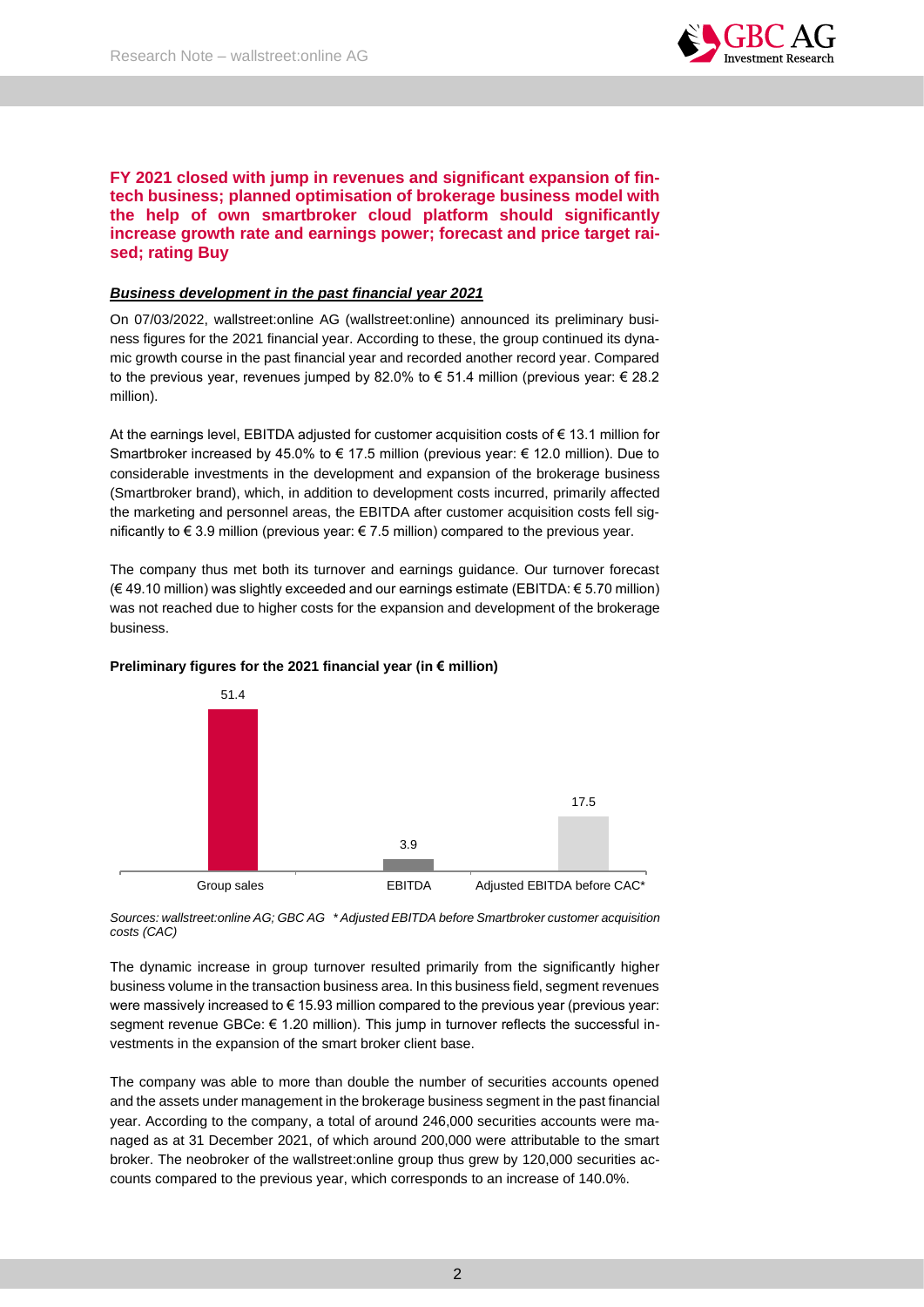

Parallel to this, the assets under custody grew significantly by 105% to  $\epsilon$  8.8 billion (previous year:  $\epsilon$  4.3 billion). This results in an average custody account volume of approximately € 36,000, whereby this figure is significantly higher than the values of well-known competitors. Accordingly, the company has a particularly valuable client base compared to its competitors. In terms of client assets under management, the wallstreet:online group has, thus, according to its own statements, risen to become the largest neobroker operator in Germany within a very short time.

In addition, segment revenues in their traditional business (media/portal business) also increased significantly by 32.0% to € 35.47 million (previous year: € 26.87 million) compared to the previous year. In our opinion, increased user numbers and advertising revenues contributed to this positive development. Page impressions in the portal business as of 31 December 2021 rose significantly by 16.0% to 3.90 billion (31 December 2020: 3.40 billion) compared to the previous year's reporting date.

# *Outlook of the wallstreet:online group for the financial year 2022*

In view of the dynamic course of business and the record financial year achieved, the company's management expects the growth course to continue in the current financial year 2022. For the current financial year 2022, the company expects sales revenues in a range of € 62.0 million to € 67.0 million and thus a sales increase of around 25.0%. At the earnings level, an adjusted EBITDA (operational EBITDA) after customer acquisition costs in a range of € 10.0 million to € 12.0 million should be achieved.

With regard to customer acquisition, the company expects marketing costs of  $\epsilon$  6.0 million for the current financial period and thus an adjusted EBITDA before customer acquisition costs of  $\epsilon$  16.0 million to  $\epsilon$  18.0 million. The significant decrease in customer acquisition costs compared to the previous year is the result of a strategic decision to concentrate all efforts on the planned introduction and implementation (probably in the second half of 2022) of the company's own "Smartbroker Cloud Platform". Following the market launch of the new "Smartbroker 2.0", however, the acquisition of new customers is to be stepped up significantly again, with the company expecting 55,000 new custody account customers in the current financial year. In January and February of this year, more than 13,000 new securities accounts were already opened, which already corresponds to 24.0% of the annual plan.



# **Revenue and earnings forecast for the current financial year 2022**

*Sources: wallstreet:online AG; GBC AG \*EBITDA before special effects \*\*before Smartbroker customer acquisition costs (CAC)*

With the introduction of its own Smartbroker Cloud platform, the company expects a significant improvement in its existing brokerage business model and anticipates positive effects both in terms of revenue and earnings. For example, wallstreet:online assumes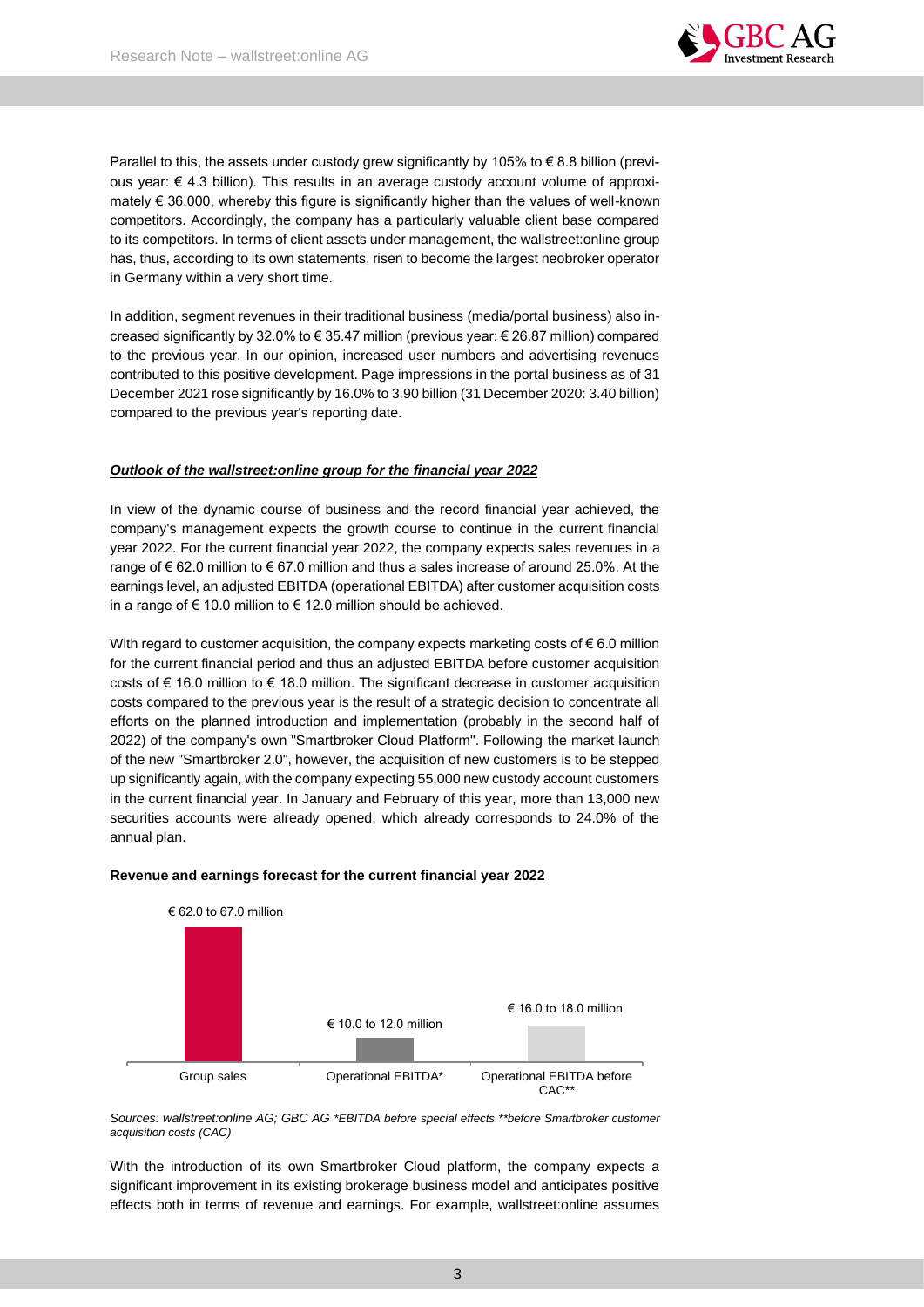

that new target groups can be addressed through the implementation of its own IT infrastructure and that customer acquisition costs can be reduced in parallel. In addition, the new IT platform should cover all digital channels and thus significantly increase the number of transactions per custody account and at the same time reduce the costs per transaction execution on the part of the company. The overall increase in the degree of internationalisation should lead to additional cash flows and economies of scale in costs.

# *GBC assessment and evaluation*

Based on the company's positive outlook and the currently very convincing corporate performance, we are raising our previous revenue estimates for the financial years 2022 and 2023. We now expect revenues of  $\epsilon$  62.33 million for the current financial year (previously: € 61.35 million) and revenues of € 84.02 million in the following year 2023 (previously: € 72.55 million). In the following financial year 2024, sales revenues should increase further to  $\in$  98.57 million.

In view of the fact that we expect higher expansion and development costs for the brokerage business (Smartbroker) in the future than was previously the case, we have adjusted our previous earnings forecasts for the financial years 2022 and 2023 downwards. For the 2022 and 2023 financial periods, we now expect EBITDA of € 10.04 million (previously: € 20.02 million) and € 14.05 million (previously: € 28.15 million), respectively. In the following financial year 2024, we expect EBITDA to increase to  $\epsilon$  28.73 million.

| <b>P&amp;L</b> in $m \in I$<br><b>FY-end</b> | FY 2021 | FY 2022e<br>(new) | FY 2022e<br>(old) | FY 2023e<br>(new) | <b>FY 2023e</b><br>(old) | FY 2024e |
|----------------------------------------------|---------|-------------------|-------------------|-------------------|--------------------------|----------|
| Revenues                                     | 51.4    | 62.33             | 61.35             | 84.02             | 72.55                    | 98.57    |
| <b>EBITDA</b>                                | 3.9     | 10.04             | 20.02             | 14.05             | 28.15                    | 28.73    |
| Adjusted EBITDA before CAC*                  | 17.5    | 16.04             | 35.36             | 29.55             | 46.29                    | 46.93    |
| EBIT                                         |         | 7.24              | 17.22             | 11.05             | 25.15                    | 25.53    |
| Net result                                   |         | 5.00              | 12.01             | 7.65              | 17.54                    | 17.77    |

*Sources: wallstreet:online AG; forecasts GBC AG \*before smartbroker customer acquisition costs (CAC)*

Overall, we believe that the wallstreet:online group is well positioned in both business segments (Media, Brokerage) to continue to grow very dynamically in the future and to further increase profitability. The planned introduction of our own brokerage platform (Smartbroker 2.0) should significantly improve the current business model in the transaction business and thereby enable significantly stronger growth and a disproportionate increase in earnings through expected economies of scale. In addition, we expect that the increased combination of the synergetic media and brokerage business activities will additionally boost the profitable growth course of the wallstreet:online group.

**Based on our new estimates, we have determined a new price target of € 38.60 per share within the framework of our DCF valuation model and thus slightly raised our previous price target (previously: € 37.70). Our price target increase results primarily from the first-time inclusion of the 2024 financial year in the concrete estimation period and the associated higher starting level for the continuity phase of the valuation model. In view of the current share price level, we continue to assign a Buy rating and see significant upside potential.**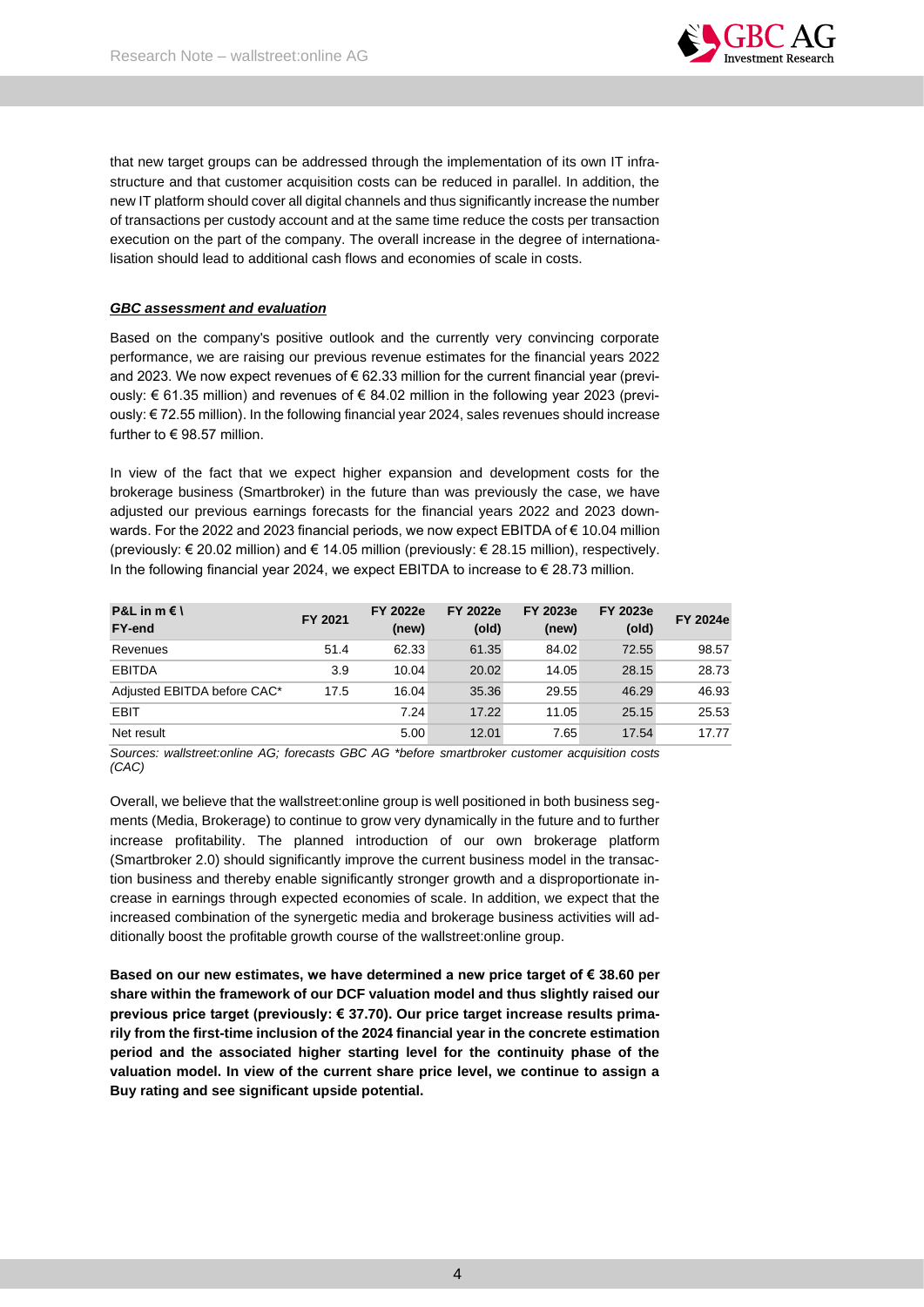

# **EVALUATION**

# **Model assumptions**

We valued wallstreet:online AG using a three-stage DCF model. Starting with the concrete estimates for the years 2022, 2023 and 2024 in phase 1, the forecast is made from 2025 to 2029 in the second phase by applying value drivers. Here, we expect increases in revenue of 10.0% (previously: 12.5%) and an EBITDA margin of 31.1% to 39.1% (previously: 36.4% to 39.5%). We have included the tax rate of 30.0% in phase 2. In the third phase, a residual value is also determined after the end of the forecast horizon using the perpetual annuity. In the final value, we assume a growth rate of 2.0%.

# **Determination of the cost of capital**

The weighted average cost of capital (WACC) of wallstreet:online AG is calculated from the cost of equity and the cost of debt. To determine the cost of equity, the fair market premium, the company-specific beta and the risk-free interest rate must be determined.

The risk-free interest rate is derived from current yield curves for risk-free bonds in accordance with the recommendations of the Fachausschuss für Unternehmensbewertungen und Betriebswirtschaft (FAUB) of the IDW. The basis for this is the zero bond interest rates published by the Deutsche Bundesbank according to the Svensson method. To smooth short-term market fluctuations, the average yields of the previous three months are used and the result rounded to 0.25 basis points. The currently used value of the riskfree interest rate is 0.25% (previously: 0.25%). This represents the lower limit of our valuation model.

We set the historical market premium of 5.50% as a reasonable expectation of a market premium. This is supported by historical analyses of stock market returns. The market premium reflects the percentage by which the equity market is expected to yield better than low-risk government bonds.

According to the GBC estimation method, a beta of 1.34 (previously: 1.34) is currently determined.

Using the assumptions made, we calculate a cost of equity of 7.60% (previously: 7.60%) (beta multiplied by risk premium plus risk-free interest rate). Since we assume a sustainable weighting of the cost of equity of 100.0%, the weighted average cost of capital (WACC) is 7.60% (previously: 7.60%).

# **Valuation result**

The future cash flows are discounted on the basis of the entity approach. We have calculated the corresponding cost of capital (WACC) at 7.60% (previously: 7.60%). The resulting fair value per share at the end of the 2022 financial year corresponds to a target price of € 38.60 (previously: € 37.70). Our price target increase results primarily from the first-time inclusion of the 2024 financial year in the concrete estimation period and the associated higher starting level for the continuity phase of the valuation model. On the other hand, the lowered earnings estimates for the 2022 and 2023 financial years had the effect of lowering the price target.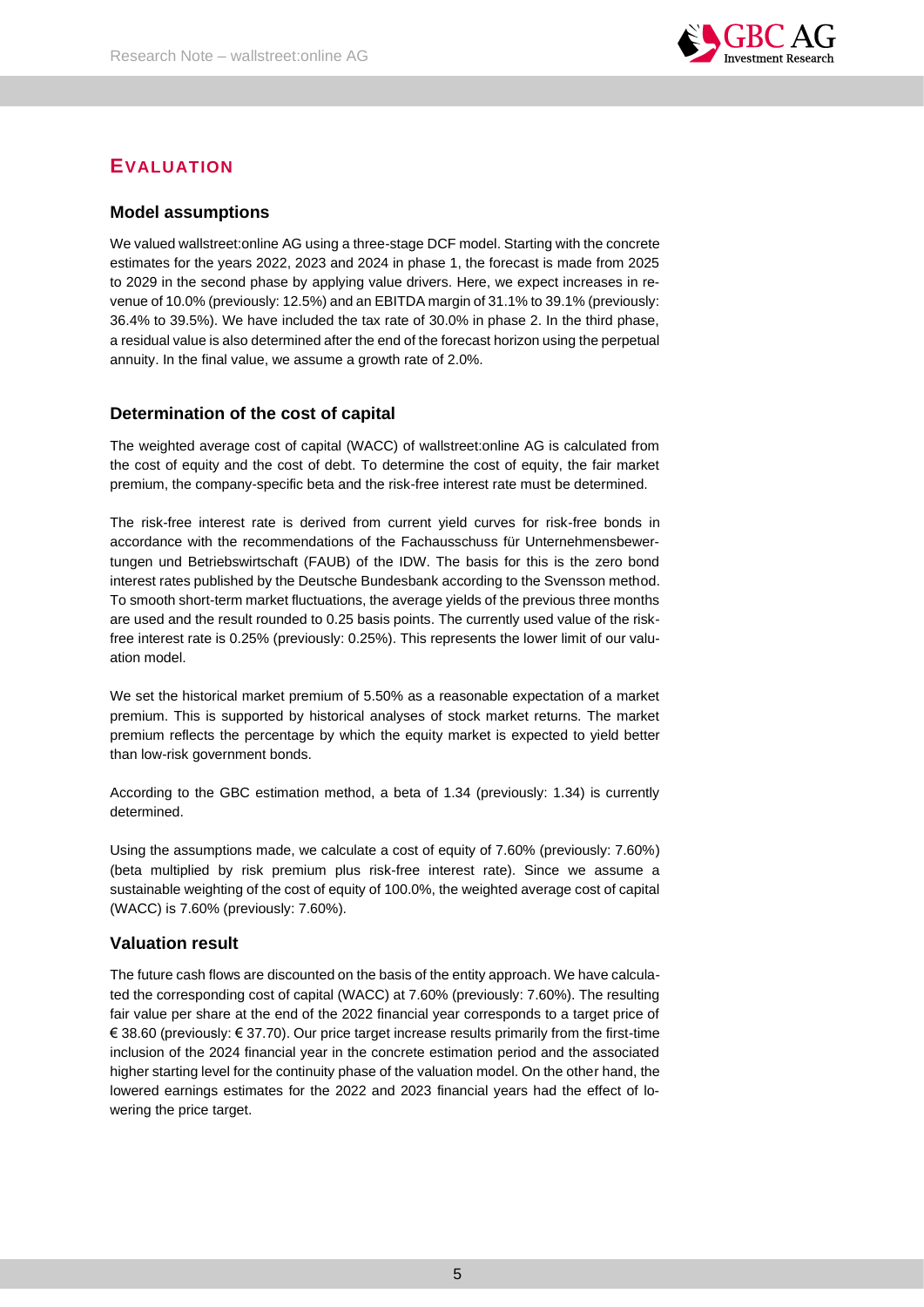

# *DCF model*

# **wallstreet:online AG - Discounted Cash Flow (DCF) analysis**

# **Value driver of the DCF model according to estimate phase:**

| consistency - Phase          |       | final - Phase              |       |
|------------------------------|-------|----------------------------|-------|
| Sales growth                 | 10.0% | Eternal growth rate        | 2.0%  |
| EBITDA margin                | 29.1% | Eternal EBITA margin       | 37.4% |
| Depreciation to fixed assets | 6.5%  | Eternal effective tax rate | 30.0% |
| Working Capital to sales     | 4.3%  |                            |       |

# **Three-phases model:**

| phase                         | estimate      |               |               | consistency   |               |               |               |               | final               |
|-------------------------------|---------------|---------------|---------------|---------------|---------------|---------------|---------------|---------------|---------------------|
| in $\notin$ m                 | <b>FY 22e</b> | <b>FY 23e</b> | <b>FY 24e</b> | <b>FY 25e</b> | <b>FY 26e</b> | <b>FY 27e</b> | <b>FY 28e</b> | <b>FY 29e</b> | Terminal Va-<br>lue |
| <b>Sales</b>                  | 62.33         | 84.02         | 98.57         | 108.42        | 119.27        | 131.19        | 144.31        | 158.74        |                     |
| Sales change                  | 21.3%         | 34.8%         | 17.3%         | 10.0%         | 10.0%         | 10.0%         | 10.0%         | 10.0%         | 2.0%                |
| Sales to fixed assets         | 1.35          | 1.83          | 2.17          | 2.40          | 2.67          | 2.98          | 3.33          | 3.72          |                     |
| <b>EBITDA</b>                 | 10.04         | 14.05         | 28.73         | 33.77         | 39.53         | 46.11         | 53.61         | 62.14         |                     |
| EBITDA margin                 | 16.1%         | 16.7%         | 29.1%         | 31.1%         | 33.1%         | 35.1%         | 37.1%         | 39.1%         |                     |
| <b>EBITA</b>                  | 7.24          | 11.05         | 25.53         | 30.81         | 36.60         | 43.20         | 50.75         | 59.32         |                     |
| <b>EBITA</b> margin           | 11.6%         | 13.1%         | 25.9%         | 28.4%         | 30.7%         | 32.9%         | 35.2%         | 37.4%         | 37.4%               |
| Taxes on EBITA                | $-2.17$       | $-3.31$       | $-7.66$       | $-9.24$       | $-10.98$      | $-12.96$      | $-15.22$      | $-17.80$      |                     |
| Taxes to EBITA                | 30.0%         | 30.0%         | 30.0%         | 30.0%         | 30.0%         | 30.0%         | 30.0%         | 30.0%         | 30.0%               |
| EBI (NOPLAT)                  | 5.07          | 7.73          | 17.87         | 21.57         | 25.62         | 30.24         | 35.52         | 41.53         |                     |
| Return on capital             | 13.0%         | 16.1%         | 36.8%         | 44.5%         | 51.5%         | 60.8%         | 71.6%         | 83.9%         | 85.7%               |
|                               |               |               |               |               |               |               |               |               |                     |
| Working Capital (WC)          | 2.00          | 2.50          | 3.00          | 4.61          | 5.07          | 5.58          | 6.13          | 6.75          |                     |
| WC to sales                   | 3.2%          | 3.0%          | 3.0%          | 4.3%          | 4.3%          | 4.3%          | 4.3%          | 4.3%          |                     |
| Investment in WC              | $-2.80$       | $-0.50$       | $-0.50$       | $-1.61$       | $-0.46$       | $-0.51$       | $-0.56$       | $-0.61$       |                     |
| Operating fixed assets (OAV)  | 46.10         | 46.00         | 45.50         | 45.14         | 44.71         | 44.00         | 43.34         | 42.62         |                     |
| Depreciation on OAV           | $-2.80$       | $-3.00$       | $-3.20$       | $-2.96$       | $-2.93$       | $-2.91$       | $-2.86$       | $-2.82$       |                     |
| Depreciation to OAV           | 6.1%          | 6.5%          | 7.0%          | 6.5%          | 6.5%          | 6.5%          | 6.5%          | 6.5%          |                     |
| Investment in OAV             | $-9.20$       | $-2.90$       | $-2.70$       | $-2.60$       | $-2.50$       | $-2.20$       | $-2.20$       | $-2.10$       |                     |
| Capital emploved              | 48.10         | 48.50         | 48.50         | 49.75         | 49.78         | 49.58         | 49.48         | 49.37         |                     |
|                               |               |               |               |               |               |               |               |               |                     |
| <b>EBITDA</b>                 | 10.04         | 14.05         | 28.73         | 33.77         | 39.53         | 46.11         | 53.61         | 62.14         |                     |
| Taxes on EBITA                | $-2.17$       | $-3.31$       | $-7.66$       | $-9.24$       | $-10.98$      | $-12.96$      | $-15.22$      | $-17.80$      |                     |
| <b>Total investment</b>       | $-12.00$      | $-3.40$       | $-3.20$       | $-4.21$       | $-2.96$       | $-2.71$       | $-2.76$       | $-2.71$       |                     |
| Investment in OAV             | $-9.20$       | $-2.90$       | $-2.70$       | $-2.60$       | $-2.50$       | $-2.20$       | $-2.20$       | $-2.10$       |                     |
| <b>Investment in WC</b>       | $-2.80$       | $-0.50$       | $-0.50$       | $-1.61$       | $-0.46$       | $-0.51$       | $-0.56$       | $-0.61$       |                     |
| <b>Investment in Goodwill</b> | 0.00          | 0.00          | 0.00          | 0.00          | 0.00          | 0.00          | 0.00          | 0.00          |                     |
| Free cash flows               | $-4.13$       | 7.33          | 17.87         | 20.32         | 25.59         | 30.44         | 35.62         | 41.63         | 738.79              |

| Value operating business (due date)        | 569.19   | 605.09   |
|--------------------------------------------|----------|----------|
| Net present value explicit free cash flows | 126.66   | 128.95   |
| Net present value of terminal value        | 442.52   | 476.14   |
| Net debt                                   | $-13.68$ | $-20.89$ |
| Value of equity                            | 582.86   | 625.98   |
| Minority interests                         | 0.00     | 0.00     |
| Value of share capital                     | 582.86   | 625.98   |
| Outstanding shares in m                    | 15.10    | 15.10    |
| Fair value per share in $\epsilon$         | 38.60    | 41.45    |

| <b>Cost of Capital:</b> |        |
|-------------------------|--------|
|                         |        |
| Risk-free rate          | 0.3%   |
| Market risk premium     | 5.5%   |
| Beta                    | 1.34   |
| Cost of Equity          | 7.6%   |
| Target weight           | 100.0% |
| Cost of Debt            | 3.0%   |
| Target weight           | 0.0%   |
| Taxshield               | 25.0%  |
|                         |        |
| WACC                    | 7.6%   |

|         |       |       |       | <b>WACC</b> |       |       |
|---------|-------|-------|-------|-------------|-------|-------|
| Capital |       | 7.0%  | 7.3%  | 7.6%        | 7.9%  | 8.2%  |
|         | 85.2% | 43.22 | 40.68 | 38.42       | 36.41 | 34.60 |
| g       | 85.5% | 43.33 | 40.77 | 38.51       | 36.49 | 34.67 |
|         | 85.7% | 43.43 | 40.87 | 38.60       | 36.57 | 34.75 |
| Return  | 86.0% | 43.53 | 40.96 | 38.69       | 36.65 | 34.83 |
|         | 86.2% | 43.63 | 41.06 | 38.77       | 36.73 | 34.90 |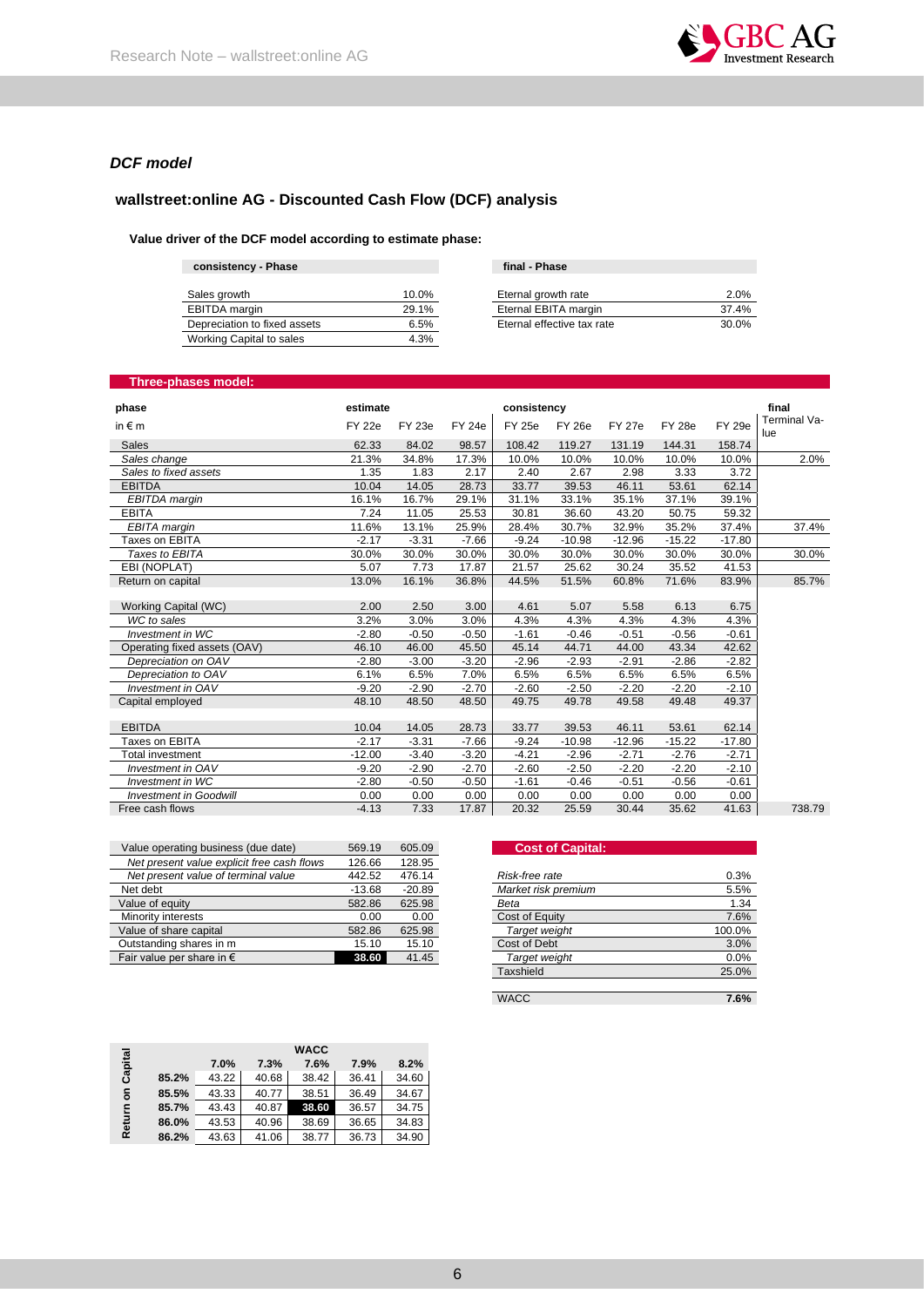

# **APPENDIX**

# **I.**

# **Research under MiFID II**

There is a contract between the research company GBC AG and the Issuer regarding the independent preparation and publication of this research report on the Issuer. GBC AG is remunerated for this by the Issuer.

2. the research report shall be made available simultaneously to all investment service providers interested in it.

### **II.**

# **§1 Disclaimer/ Exclusion of liability**

This document is for information purposes only. All data and information contained in this study has been obtained from sources that GBC believes to be reliable. Furthermore, the authors have taken the greatest possible care to ensure that the facts used and opinions presented are appropriate and accurate. Despite this, no guarantee or liability can be assumed for their accuracy - either expressly or implicitly. Furthermore, all information may be incomplete or summarised. Neither GBC nor the individual authors accept any liability for damages arising from the use of this document or its contents or otherwise in connection therewith.

Please note that this document does not constitute an invitation to subscribe for or purchase any security and should not be construed as such. Nor should it or any part of it form the basis of, or be relied upon in connection with, any binding contract of any kind whatsoever. A decision in connection with any prospective offer for sale of securities of the company or companies discussed in this publication should be made solely on the basis of information contained in any prospectus or offering circular issued in connection with such offer.

GBC does not guarantee that the implied returns or the stated price targets will be achieved. Changes in the relevant assumptions on which this document is based may have a material impact on the targeted returns. Income from investments is subject to fluctuation. Investment decisions always require the advice of an investment adviser. Thus, this document cannot assume an advisory function.

#### **Distribution outside the Federal Republic of Germany:**

This publication, if distributed in the UK, may only be made available to persons who qualify as authorised or exempt within the meaning of the Financial Services Act 1986 or persons as defined in section 9(3) of the Financial Services Act 1986 (Investment Advertisement) (Exemptions) Order 1988 (as amended) and may not be communicated, directly or indirectly, to any other person or class of persons.

Neither this document nor any copy thereof may be brought into, transferred to or distributed in the United States of America or its territories or possessions. Distribution of this document in Canada, Japan or other jurisdictions may be restricted by law and persons into whose possession this publication comes should inform themselves about and observe any restrictions. Any failure to comply with such restriction may constitute a violation of US, Canadian or Japanese securities laws or the laws of any other jurisdiction.

By accepting this document, you accept any disclaimer and the above limitations.

You can also find the information on the disclaimer/liability exclusion under: **[http://www.gbc-ag.de/de/Disclaimer](http://www.gbc-ag.de/de/Disclaimer.htm)**

#### **Legal Notices and Publications Pursuant to Section 85 WpHG and FinAnV**

You can also find the information on the Internet at the following address: **http://www.gbc-ag.de/de/Offenlegung**

#### **§ 2 (I) Update:**

A specific update of the present analysis(s) at a fixed point in time has not yet been scheduled. GBC AG reserves the right to update the analysis without prior notice.

#### **§ 2 (II) Recommendation/ Classifications/ Rating:**

GBC AG has been using a three-stage absolute share rating system since 1 July 2006. Since 1 July 2007, the ratings refer to a time horizon of at least 6 to a maximum of 18 months. Previously, the ratings referred to a time horizon of up to 12 months. When the analysis is published, the investment recommendations are determined according to the ratings described below with reference to the expected return. Temporary price deviations outside these ranges do not automatically lead to a change in the rating, but do give rise to a revision of the original recommendation.

#### **The respective recommendations/ classifications/ ratings are associated with the following expectations:**

BUY The expected return, based on the determined price target, incl. dividend payment within the corresponding time horizon is  $>= + 10$  %.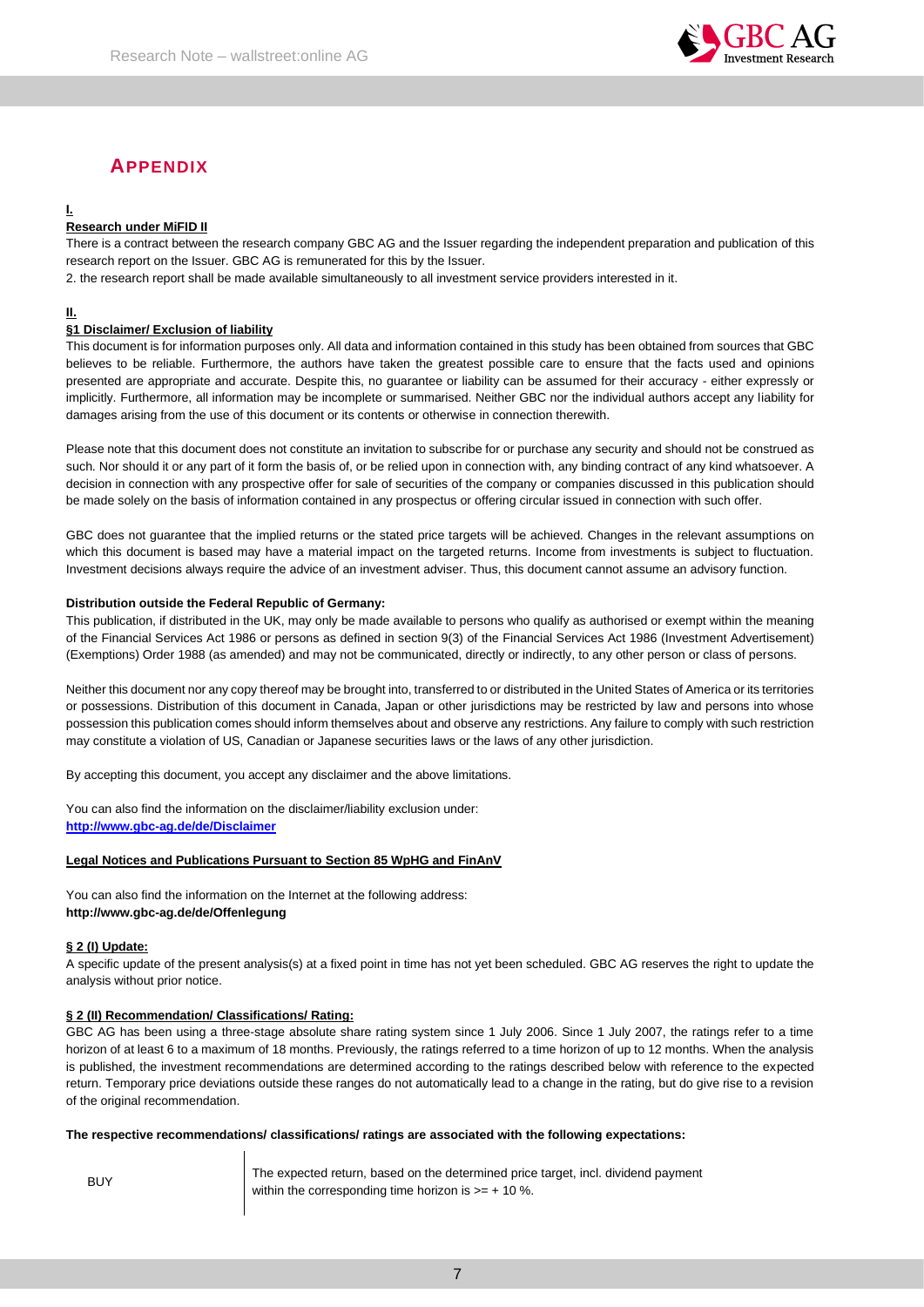$\overline{\phantom{a}}$ 



| <b>HOLD</b> | The expected return, based on the determined price target, incl. dividend payment<br>within the corresponding time horizon is $> -10$ % and $< +10$ %. |
|-------------|--------------------------------------------------------------------------------------------------------------------------------------------------------|
| SELL        | The expected return, based on the determined price target, incl. dividend payment<br>within the corresponding time horizon is $\leq -10$ %.            |

GBC AG price targets are determined on the basis of the fair value per share, which is determined on the basis of generally recognised and widely used methods of fundamental analysis, such as the DCF method, the peer group comparison and/or the sum-of-the-parts method. This is done by taking into account fundamental factors such as share splits, capital reductions, capital increases, M&A activities, share repurchases, etc.

# **§ 2 (III) Historical recommendations:**

GBC's historical recommendations on the present analysis(s) are available on the internet at the following address: **[http://www.gbc-ag.de/de/Offenlegung](http://www.gbc-ag.de/de/Offenlegung.htm)**

# **§ 2 (IV) Information basis:**

For the preparation of the present analysis(s), publicly available information on the issuer(s) (where available, the three most recently published annual and quarterly reports, ad hoc announcements, press releases, securities prospectus, company presentations, etc.) was used, which GBC considers to be reliable. Furthermore, in order to prepare the present analysis(s), discussions were held with the management of the company(ies) concerned in order to obtain a more detailed explanation of the facts regarding the business development.

# **§ 2 (V) 1. Conflicts of interest pursuant to § 85 WpHG and Art. 20 MAR:**

GBC AG and the responsible analyst hereby declare that the following possible conflicts of interest exist for the company/ies named in the analysis at the time of publication and thus comply with the obligations of § 85 WpHG and Art. 20 MAR. An exact explanation of the possible conflicts of interest is listed below in the catalogue of possible conflicts of interest under § 2 (V) 2.

# **The following potential conflict of interest exists with respect to the securities or financial instruments discussed in the analysis: (5a,5b,11)**

# **§ 2 (V) 2. catalogue of possible conflicts of interest:**

(1) At the time of publication, GBC AG or a legal entity associated with it holds shares or other

financial instruments in that analysed company or analysed financial instrument or financial product.

(2) This company holds more than 3% of the shares in GBC AG or a legal entity affiliated with it.

(3) GBC AG or a related legal entity is a market maker or designated sponsor in the financial instruments

of this company.

(4) GBC AG or a legal entity affiliated with it was, in the previous 12 months, involved in the public issue of of financial instruments of this company.

(5) a) GBC AG or a related legal person has, in the preceding 12 months, entered into an agreement on the

Preparation of research reports against payment with this company or issuer of the analysed financial instrument

have been made. Under this agreement, the draft financial analysis (without valuation section) was made available to the issuer prior to publication.

(5) b) There has been a change in the draft financial analysis based on legitimate advice from the company or issuer.

(6) a) GBC AG or a related legal person has, in the preceding 12 months, entered into an agreement on the

The Board of Directors has entered into an agreement with a third party regarding the preparation of research reports on this company or financial instrument in return for payment. In the

Under this agreement, the third party and/or company and/or issuer of the financial instrument has been granted the Draft of the analysis (without evaluation part) made available before publication.

(6) b) There has been an amendment to the draft financial analysis based on legitimate advice from the third party and/or issuer.

(7) The responsible analyst, the chief analyst, the deputy chief analyst and or another person involved in the preparation of the study person holds shares or other financial instruments in this company at the time of publication.

(8) The responsible analyst of this company is a member of the management board or the supervisory board there.

(9) The analyst responsible has held shares in the company analysed by him prior to the date of publication before the public issue were received or acquired.

(10) GBC AG or a related legal entity has, in the preceding 12 months, entered into an agreement on the

The contract was concluded with the analysed company for the provision of advisory services.

(11) GBC AG or a legal entity associated with it has significant financial interests in the analysed company,

such as obtaining and/or exercising mandates at the analysed company or obtaining and/or providing

of services for the analysed company (e.g. presentation at conferences, roundtables, roadshows etc.)

(12) At the time of the financial analysis, the analysed company is in one of the financial